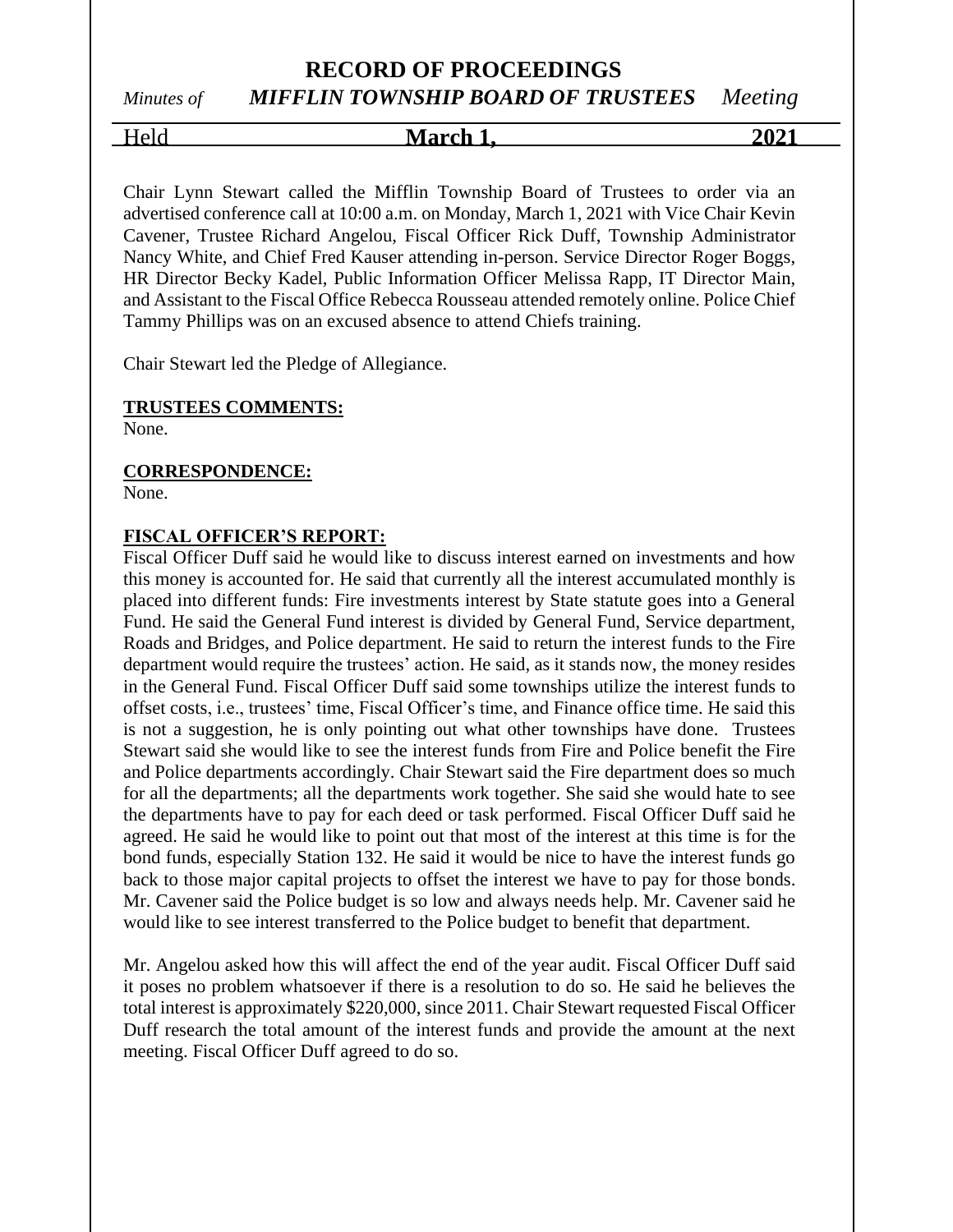# **RECORD OF PROCEEDINGS** *Minutes of MIFFLIN TOWNSHIP BOARD OF TRUSTEES Meeting*

Held **March 1, 2021**

# **Res. 55-21 Approve the transfer of the General Fund interest money from Police and Fire to the corresponding funds.**

Chair Stewart moved to approve the transfer of the General Fund interest money from Police and Fire to the corresponding funds. Mr. Cavener seconded. All voted yea. Motion carried.

Fiscal Officer Duff said he was contacted by Mr. Paul Shield who owns property on Drake Road. During the paving of Drake Road, a rock was allegedly thrown from a piece of equipment striking and damaging his vehicle. Fiscal Officer Duff said Mr. Shield was in his vehicle at the time. Fiscal Officer Duff said Mr. Shield does not live on Drake Road but owns property there that he uses for relaxation. Mr. Shields told Fiscal Officer Duff that he has been getting the "run around" from Franklin County saying that Franklin County referred him to the contractor who is not responding to his messages. Fiscal Officer Duff has not heard back from Franklin County either. Fiscal Officer Duff said the total amount of damage is \$106.75. Mr. Boggs said last week he was copied on a response from Mr. Mark Mullinax of Franklin County, who oversees the pavement projects. Mr. Boggs said that it is his understanding that the Phoenix Construction Company has tried to reach out to Mr. Shield but was unsuccessful. He believes they have been trying to visit rather than call Mr. Shield. Mr. Boggs said generally the machine does not throw stones like what was described, but he thinks the construction company should provide Mr. Shield a check to cover the damage anyway. Fiscal Officer Duff said Mr. Shield is frustrated as it is taking too long for a resolution. Fiscal Officer Duff said he is intervening as needed.

Fiscal Officer Duff provided the final budgets and appropriations for 2021 for review. He said it will need to be approved at the March  $16<sup>th</sup>$  meeting as it is due to Franklin County by the end of the month.

Chair Stewart said she thinks it would be helpful if the meeting packet was e-mailed to the department heads for future meetings.

# **TOWNSHIP ADMINISTRATOR'S REPORT:**

Township Administrator White said as a follow-up to the approved annexation request on Codet Road, Mr. Torres has also requested the vacating of a portion of the right-of-way at the east end of Codet Road. Administrator White said by doing so he would not have to extend the road, which would be very expensive. She showed an illustration to the trustees. Administrator White requested the vacation of the portion of the right-of-way so that Mr. Torres could install his driveway there. Administrator White said by vacating the right-ofway, Mifflin Township would no longer have any responsibility or ownership.

**Res. 56-21 Approve the vacating of the Right-of-Way at the east end of Codet Road.** Mr. Angelou moved to approve the vacating of the Right-of-Way at the east end of Codet Road. Seconded by Chair Stewart. All voted yea. Motion carried.

Administrator White said the cabinets that were installed in the Admin Suite are not what was anticipated due to the wrong color scheme. Fire Administration would like to have these cabinets placed in their conference room at the back of the building. She would like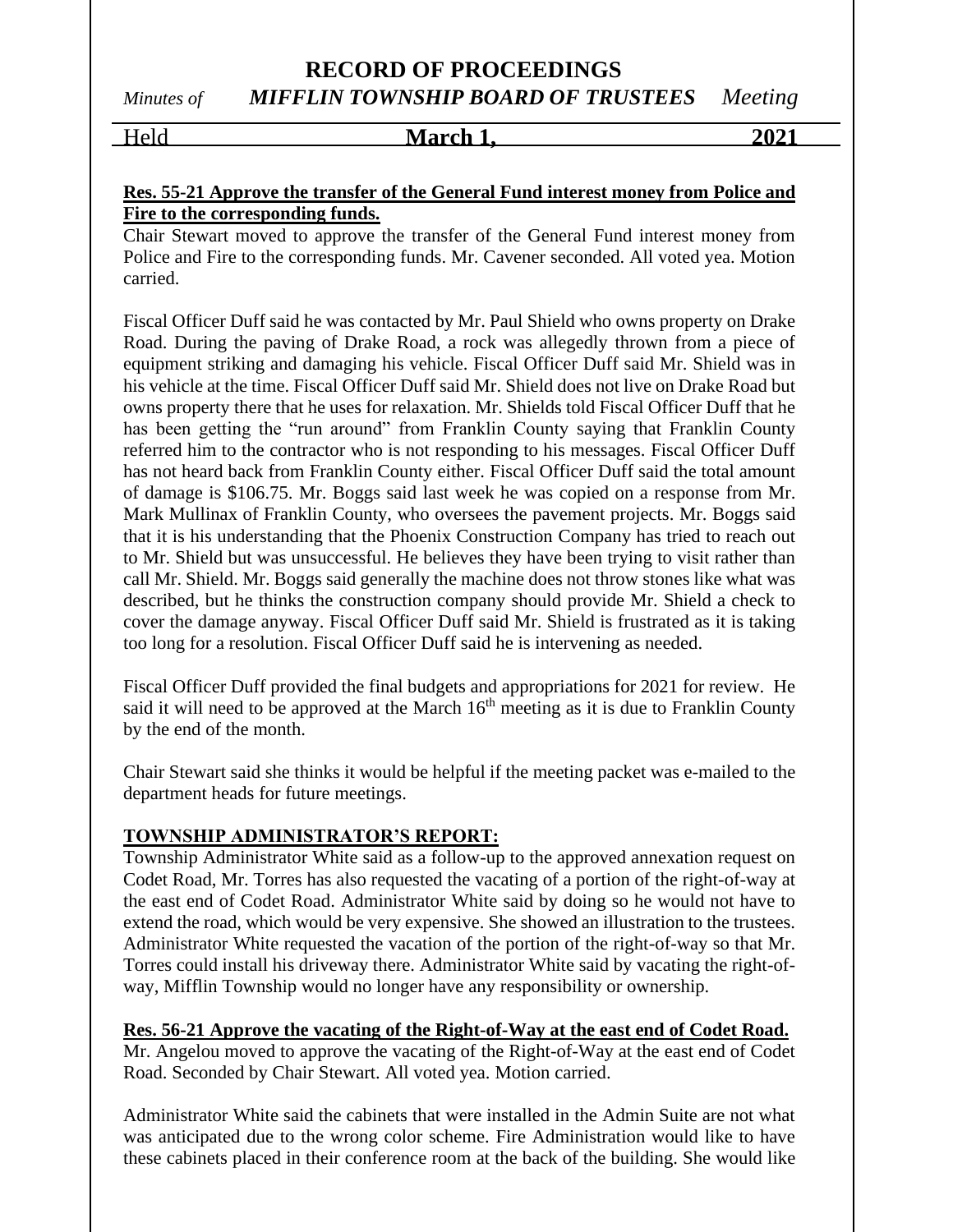*Minutes of MIFFLIN TOWNSHIP BOARD OF TRUSTEES Meeting*

| $ -$<br>______<br>_ | --<br>March 1. | $\sim$<br>7Н. |
|---------------------|----------------|---------------|
|                     |                |               |

to purchase grey cabinets for the Admin Suite area as well as in the conference room and the area just outside of the Fiscal Officer's office and Trustees' office.

## **Res. 57-21 Approve the purchase of the new cabinets from the General Fund in the amount of \$10,880.00 from M&M Renovations.**

Chair Stewart moved to approve the purchase of the new cabinets from the General Fund in the amount of \$10,880.00 from M&M Renovations. Mr. Angelou seconded. All voted yea.

Administrator White said plans are in place for the administrative office and fiscal office to move on March  $12<sup>th</sup>$ . She said a professional moving has been contracted and she anticipates a smooth move.

# **SERVICE:**

Mr. Boggs said Tecstone Granite employees would like to do a service project for the community by way of replacing a very old headstone on a grave for the deceased individual named Lucy Ann Starrett. They would like to make a replica of the original headstone. He said it would be good for the township. He said there will be no promotion of Tecstone Granite. Fiscal Officer Duff said he has researched the immediate family and it appears they all moved out of state. Mr. Boggs said there are several extended family members still in the area. He said his assistant Ms. Kuhn has prepared a Starrett family tree.

Chair Stewart asked Mr. Boggs for his main objective for this year. Mr. Boggs said he would like to start the storm drain projects in the East Linden area by way of maintenance and learning what drainage is in place and the condition of the drainage pipes. He said he would like to begin a yearly maintenance schedule for the drains in the township. Mr. Boggs said he has been using Franklin County for their camera crew and jetting. He is hoping to utilize them regularly which will keep costs down. Mr. Boggs said he plans to budget money for each season for the drainage project. Catch basins may need to be added. Mr. Boggs said any water main break, coupled with the City of Columbus' slow response time of up to two weeks, causes gravel and debris to fill the drains causing compaction and slowness of the drain. He is hoping to get Franklin County out to camera early each spring. He said the residents have covered some storm drains with boards and some have up to 8" of gravel causing further issues. Ideally, parking and road infrastructure would be changed, but that would be a challenge in the East Linden area. He said he will look for a grant to assist with the funding of such a project. Chair Stewart said to recap, Mr. Boggs is in the beginning process of assessing the drains and will return with a recommendation and a plan of what he believes needs to be done. Mr. Boggs said he has looked into obtaining grants, but the problem with storm drains projects is that they fall last on the list leaving very little funding for storm water projects.

Mr. Boggs said he would like to make changes within his department. He would like to move one of his employees into a Foreman position. He said he would like to change some of the salaries. One of his employees has recently retired. He said he will also be looking into his budget regarding his department's move to the 155 Olde Ridenour Road. He said there will be an adjustment for utilities, etc. He said he has no major projects this year, but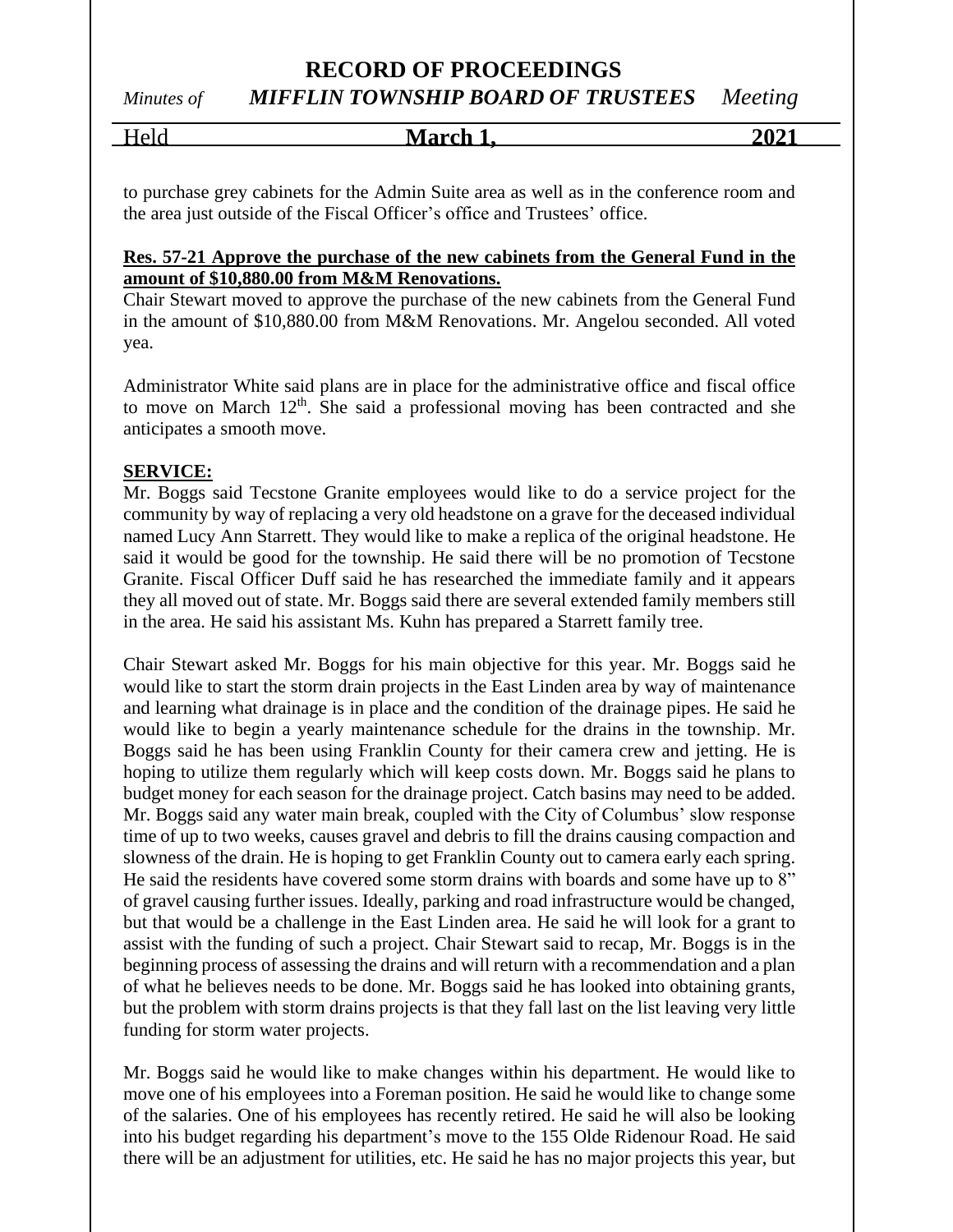# *Minutes of MIFFLIN TOWNSHIP BOARD OF TRUSTEES Meeting*

Held **March 1, 2021**

in the future, he may investigate building a salt barn, perhaps in two years. In the meantime, he will investigate partnering with Gahanna or continuing to get salt from Franklin County.

Chair Stewart asked if there was any support needed to achieve his goals. Mr. Boggs said he will be meeting with Fiscal Officer Duff and Ms. Rousseau to review his budget and determine what funds can be moved to make some minor adjustments.

Mr. Boggs said he is also planning to do the driveways within the cemeteries this year. Last year, it cost approximately \$12,000. He said Franklin County suggested adding another top layer to extend its life. He said he need to check Franklin County's schedule for this. With all the townships utilizing Franklin County's services, it is difficult.

Mr. Angelou inquired about the Service department moving to 155 Olde Ridenour Road. Mr. Boggs said it will be an adjustment as the equipment will be at 218 Agler Road requiring him to plan accordingly. Regarding the Ops Center, he said he has on-call staff assigned there all week. If there are any issues at the Ops Center, he will be notified. If it is something requiring a contractor, he or the Foreman will make that contact and meet the contractor at the Ops Center. Chief Kauser said there is a good plan for building maintenance. A service level agreement (SLA) will outline how requests for services will be prioritized and handled and expected response times.

Chair Stewart asked if he has given any more consideration to utilizing the township hall for public use. Mr. Boggs said he was waiting to see if it would be used as a vaccination center. He said he has been contacted by a couple local funeral services that do not have room to do a service. He said pricing will be difficult based on what we are or are not offering. He said at some point he would like to use it as a chapel to benefit cemetery services. Chair Stewart said COVID19 has affected plans also. She would like Mr. Boggs to provide more ideas and details by April.

Fiscal Officer Duff pointed out that the township is receiving additional permissive motor vehicle tax which will amount to an additional \$10,000 to \$20,000 per year.

## **CODE:**

Mr. Boggs said he had the opportunity to meet the new inspector for Franklin County, Patrick Young. Mr. Boggs said Mr. Fulton, also a Franklin County inspector, will retire in February 2022.

## **HUMAN RESOURCES:**

None.

# **PIO:**

Ms. Rapp said she was unable to obtain the changes to the stationery package for today's meeting but will have them in the packet for the March 16th meeting for review and consideration.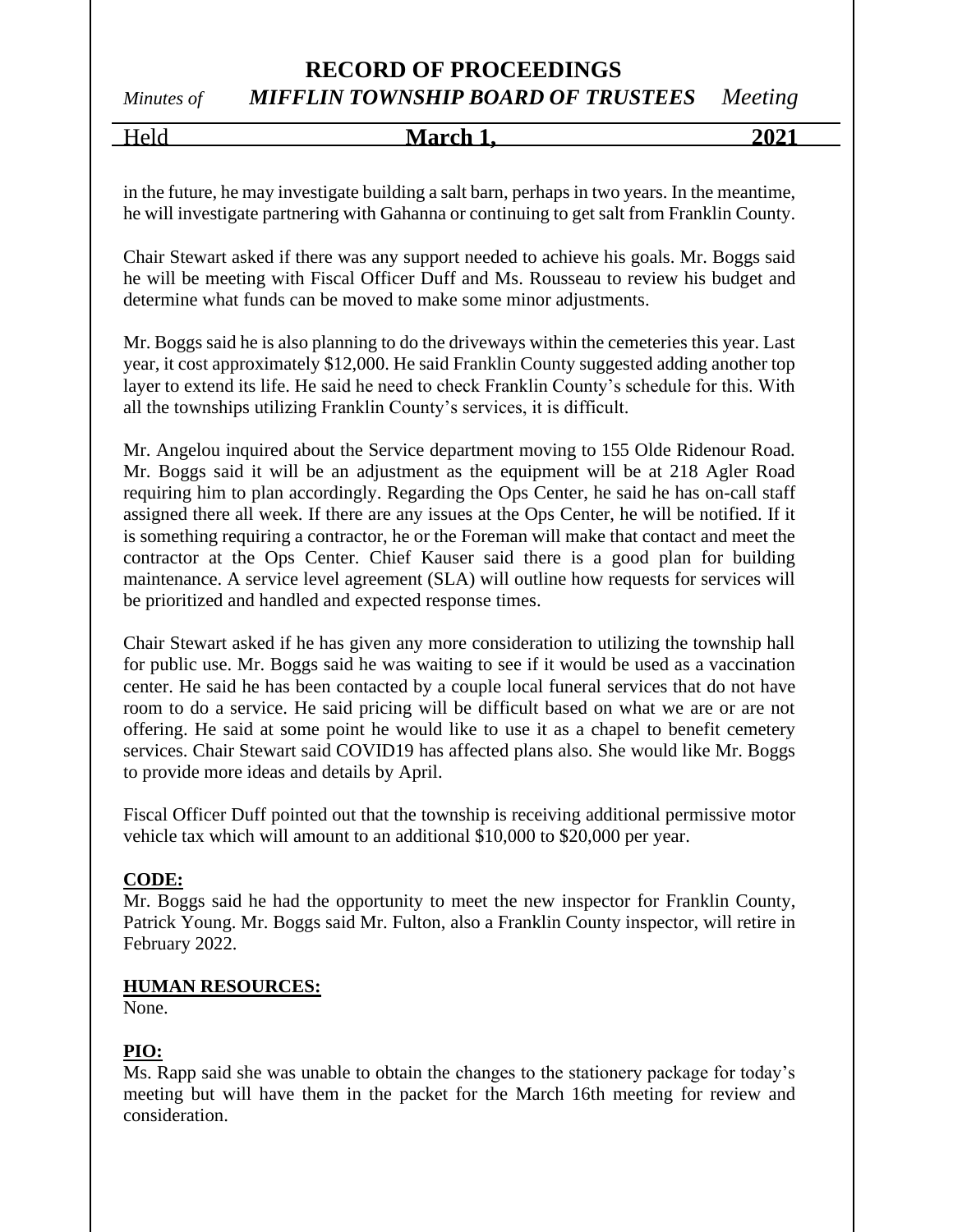*Minutes of MIFFLIN TOWNSHIP BOARD OF TRUSTEES Meeting*

Held **March 1, 2021**

Ms. Rapp said she spoke with Reverend Calloway from the Centenary United Methodist Church. He told Ms. Rapp that the church is moving him to a Northland area church. He provided Ms. Rapp the contact information for women active in the community group in the unincorporated area. Ms. Rapp said she will inform Chief Phillips of this also.

Ms. Rapp said she attended and took photos of the new recruits at their training days. She will be posting the photos on social media and the website. Chair Stewart said she had the opportunity to meet with the new recruits a few weeks ago. Chair Stewart said she was impressed with the professionalism and enthusiasm; they were astounding. Chair Stewart said we are very fortunate.

Ms. Rapp said the press release is ready to go for when we receive the go-ahead for the vaccination center.

# **POLICE:**

None.

# **FIRE DIVISION:**

Chief Kauser said since October 2020 there are two full-time firefighters who are part of the active military. He said the township provided them full work credit during the time they have been deployed, pre-deployed, quarantined or in some state of training for the next mission. He said he expects this to continue for the duration of 2021. He is requesting to extend the benefits that were granted in October 2020 for the entire calendar year of 2021. He said this is not a burden to the Fire department and extra staff are in training if they are to be deployed. Chief Kauser said this is unique and unprecedented is his 35 years of experience at the township. He does not expect this to require a change in policy, just an extension.

# **Res. 58-21 Extend the military leave benefits that were granted in October 2020 for the entire calendar year of 2021.**

Chair Stewart moved to extend the military leave benefits that were granted in October 2020 for the entire calendar year of 2021. Mr. Cavener seconded. All voted yea. Motion carried.

Chief Kauser said all the paperwork is in place with Elford to begin phase 2 of the construction. Elford will have their superintendent on-site this Wednesday afternoon. Elford will then provide the actual start date for construction. Chief Kauser said the work at the Ops Center is progressing very well.

Chief Kauser said we have a very robust relationship with the City of Gahanna Police as part of the 911 shared system. He said Chair Stewart, Police Chief Spence, Mayor Jadwin and he met very briefly last week to outline the key points that will make up the MOU that will formalize the next phase of our relationship which moves Gahanna Dispatching in with the us as well as some office spaces for the Gahanna detective bureau. He said this will be a very positive relationship for the citizens, benefiting operationally and financially. He said once the MOU is in place, more work will be done with the City of Gahanna to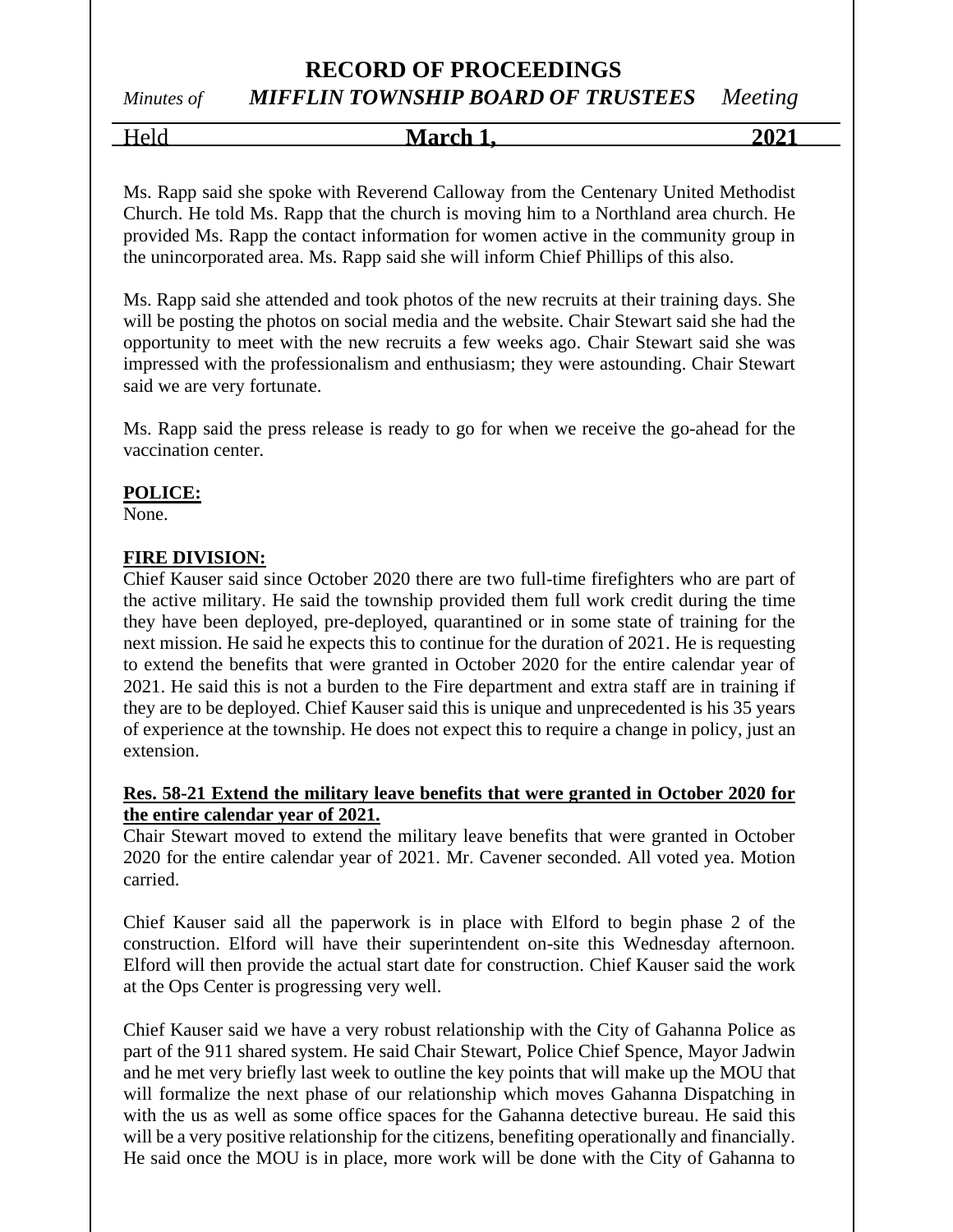# *Minutes of MIFFLIN TOWNSHIP BOARD OF TRUSTEES Meeting*

Held **March 1, 2021**

develop a more "MECC-like" relationship; meaning that there will be a set of documents that are more detailed so that other agencies that might want to become participants in facility can join. He said this is very high-level, introductory level discussion at this point.

He said he also met with the library system about parking. He said signage will be in place and parking will be reassigned and established very firmly prior to the March 15th move in date of the township staff and Fire Administration staff. There will be an amendment to the original lease which will include adopting the township's security protocols, such as building maintenance and expectations about how maintenance is handled; plus, new provisions about data center access and security system access on the library-side (locks, keys, etc.) He said he plans to have proposed amendment language at the next meeting. He said this same language will also be used to prepare the MOUs for the other tenants.

He provided an update on COVID19. He said he is looking forward to doing our part in trying to slow down the seriousness with which the threat of COVID19 is impacting our residents.

# **OPERATIONS CENTER:**

No requests.

# **MIFFLIN TECHNOLOGY:**

Mr. Main requested the approval to purchase the Televic audio system and storage case in the amount of \$7,164.00. He said the system is extendable; additional microphones can be added. He said he has received positive feedback of those participating externally in a meeting but also the quality of the sound on the recording side has improved dramatically. He said we have also been able to work through the recording issue of transferring the files to the right format for Ms. Barnette's use. Mr. Main said this system is a one-year-old demo system from Pellegrino Pro A/V Solutions. They have reduced the cost for the purchase of the demo system and are providing a three-year manufacturer's warranty. He said the cost also includes the \$1,291 storage case. He said there is a requisition and purchase order for this.

## **Res. 59-21 Approve the purchase of the Televic Sound System and Storage Case from Pellegrino Pro A/V Solutions in the amount of \$7,164.00**.

Mr. Angelou moved to approve the purchase of the Televic Sound System and Storage Case from Pellegrino Pro A/V Solutions in the amount of \$7,164.00. Mr. Cavener seconded. All voted yea. Motion carried.

Mr. Cavener requested a copy of the 3-year warranty be placed with the audio system paperwork.

## **OLD BUSINESS:**

None.

# **VISITORS COMMENTS:**

No visitors.